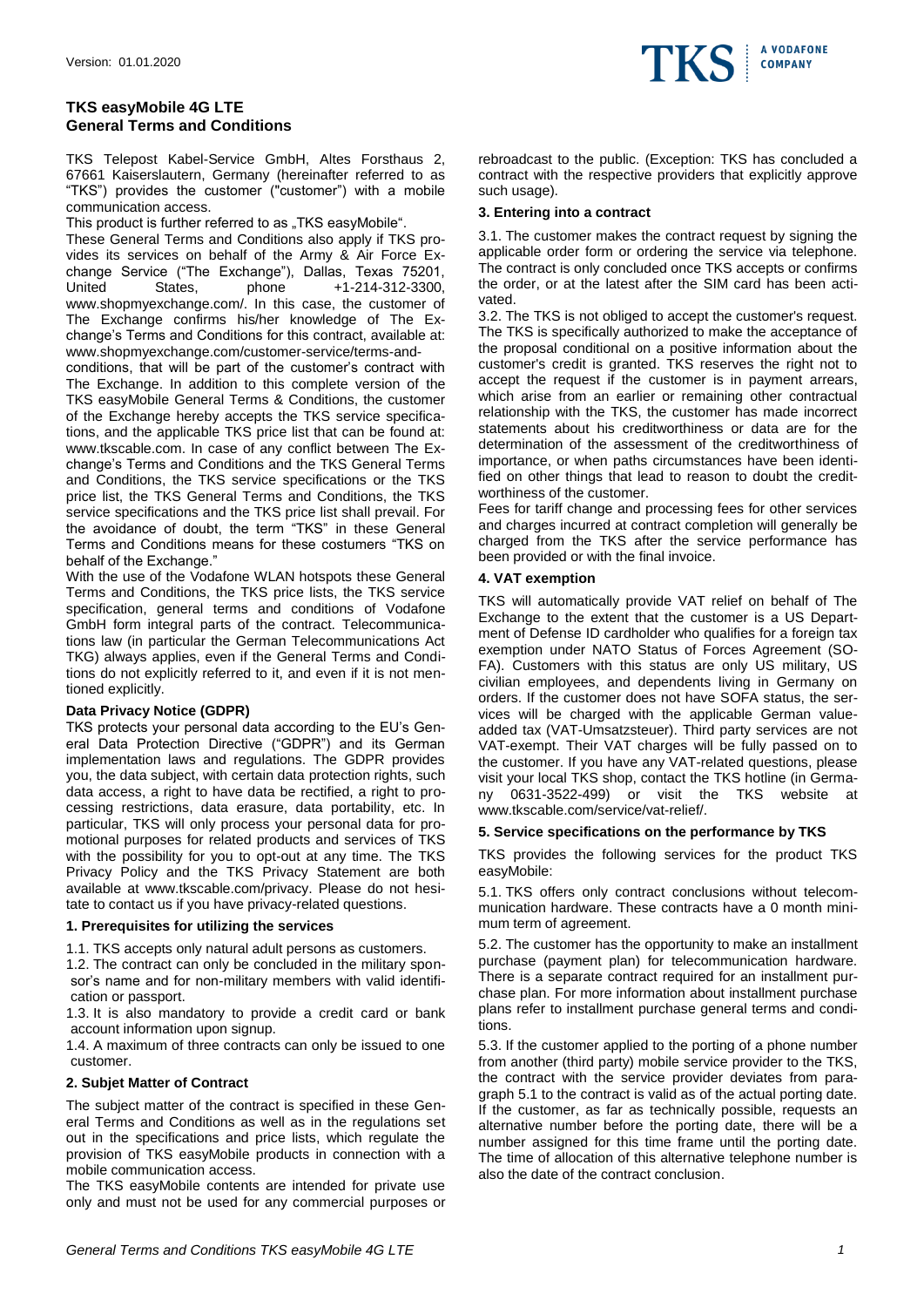

5.4. Customer explicitly acknowledges that at the time of order only valid tariffs can be agreed to. This also applies to the time of the porting.

#### **6. TKS special offers**

TKS reserves the right to offer specials such as free activation, special reductions or free monthly service for their products and services. The products and services will be charged at standard price after the expiration of the special offer duration. In both of these cases it is the customer's responsibility to cancel the service within 6 (six) working days prior to the end of the term of the special offer. If the customer fails to do so, the service will automatically continue and the standard price will be charged.

When the customer has participated on a special offer and the service is cancelled, regardless if the termination of contract is requested or executed from the customer or TKS, the customer is no longer eligible for at least 6 month duration time for this special offer.

## **7. Availability**

7.1. The average annual availability of the services provided by TKS is at least 97%. TKS is not obliged to provide any availability beyond this figure. TKS is entitled to interrupt the service temporarily, limit its duration or discontinue service partially or on the whole,

- if this is necessary for reasons of public safety,
- for legal obligations or requirements,
- for reasons of network security operation,
- for ensuring network integrity,
- for reasons of data security, or
- for the implementation of works and maintenance necessary for operational or technical reasons.

Furthermore, TKS reminds the customer that the provision of services may depend on the utilization of third party transmission paths and technical equipment. TKS does not assume any warranty, neither directly or indirectly, for service impairments, damages or network downtime, speed or bandwidth degradation caused by third party transmission paths and equipment.

#### **8. Right of revocation**

If a customer cancels the order later than three working days before the announced activation date, TKS will charge the customer a 50.00 € termination fee. If customer cancels the service at the same day of activation or later than 3 working days in advance, revocation is not possible and customer will be charged until the end of the following month. The standard conditions for termination apply.

#### **9. Customer's obligations and responsibilities**

The customer has the following responsibilities:

9.1. The customer has to ensure that there are sufficient funds in the respective account. The agreed prices according to the price list are due and payable immediately after the invoice is generated and must be paid promptly. Any costs for bounced checks, returned direct-debit orders, or returned credit card direct debit orders are borne by the customer to the extent that customer is responsible for the event that caused the costs.

According to the price list, TKS will charge a late fee for payments received lately.

9.2. TKS must be notified immediately in writing of any change of personal contract data (e.g. names, address, bank connection, email address).

9.3. Customer agrees to keep Personal Identification Number (PIN) and Personal Unblocking Key (PUK) secret, also not to provide it to a third party, and not to store the security information (PIN & PUK) with the telecommunication hardware. The customer is held responsible to change the PIN immediately after reception. The customer is responsible to never turn off this security function.

If the security function has been deactivated customer is liable for all costs that result in usage of a third party. If the customer suspects that unauthorized third parties have gained knowledge of PIN and PUK the customer is held responsible to immediately request a new SIM card which provides them new security codes (Replacement SIM card cost applies to the customer).

9.4. By lost or theft of the SIM card (hardware device) the customer is held responsible to request a block on service immediately (blocking charges apply to the customer). The customer is held liable for all cost until blockage occurs.

9.5. In case of theft, loss or misplacement of the SIM card (hardware device) the customer remains obliged to pay for the usage, independent charges due to the use of the SIM card by a third party until the notification of the loss or misplacement has been received by the TKS. This also applies for connections that were established up to the blocking time (blocking charges apply to the customer), and if the customer negligence failed to report immediately to the TKS, the payment obligation of the customer regarding the monthly fees and minimum consumption remains unaffected.

9.6. TKS easyMobile service must not be utilized in an excessive way which may result in an overload of the access. This applies especially to flat rates included within the service plan. Permanent connections are not allowed and may be cut off by TKS, if necessary. The flat rate offer is addressed to customers with private usage profile. The flat rates are not valid for value-added services, telecommunication services and not for providers of mass communication services, in particular providers for fax broadcasting service, call centres and telephone marketing service. Furthermore the flat rates do not apply for the permanent networking or connection of locations or telecommunications installations of the customer.

9.7. The provided access must not be abused e.g. by making threatening or nuisance calls. Furthermore, it is not allowed to communicate information with illegal or morally offending contents to other callers or to inform others about such contents. This includes (but is not limited to) the following information:

- all information with the purpose of incitement to violence against people,
- instructions how to commit criminal acts,
- information that glorifies or minimizes violence
- information that is sexually offensive in the sense of Sections 130, 130a and 131 StGB (German Criminal Code),
- pornographic content in the sense of Section 184 StGB,
- any content that may be morally harmful or damaging to children and teenagers, or
- Any content that might harm the reputation of TKS or of the Exchange.

9.8. The Customer agrees to deny persons under 18 years accesse to offers that are liable to have an undesirable influence on young people's moral development.

9.9. The customer agrees not to abuse TKS services and, as far as utilization of TKS services is concerned, will always comply with general laws, especially criminal laws and trade practice rules. The customer also explicitly agrees to comply with any third party rights, notably copyright laws, license rights, rights of use etc. All customers must always ensure that contents posted via customer's Internet access or otherwise made available does not infringe upon third party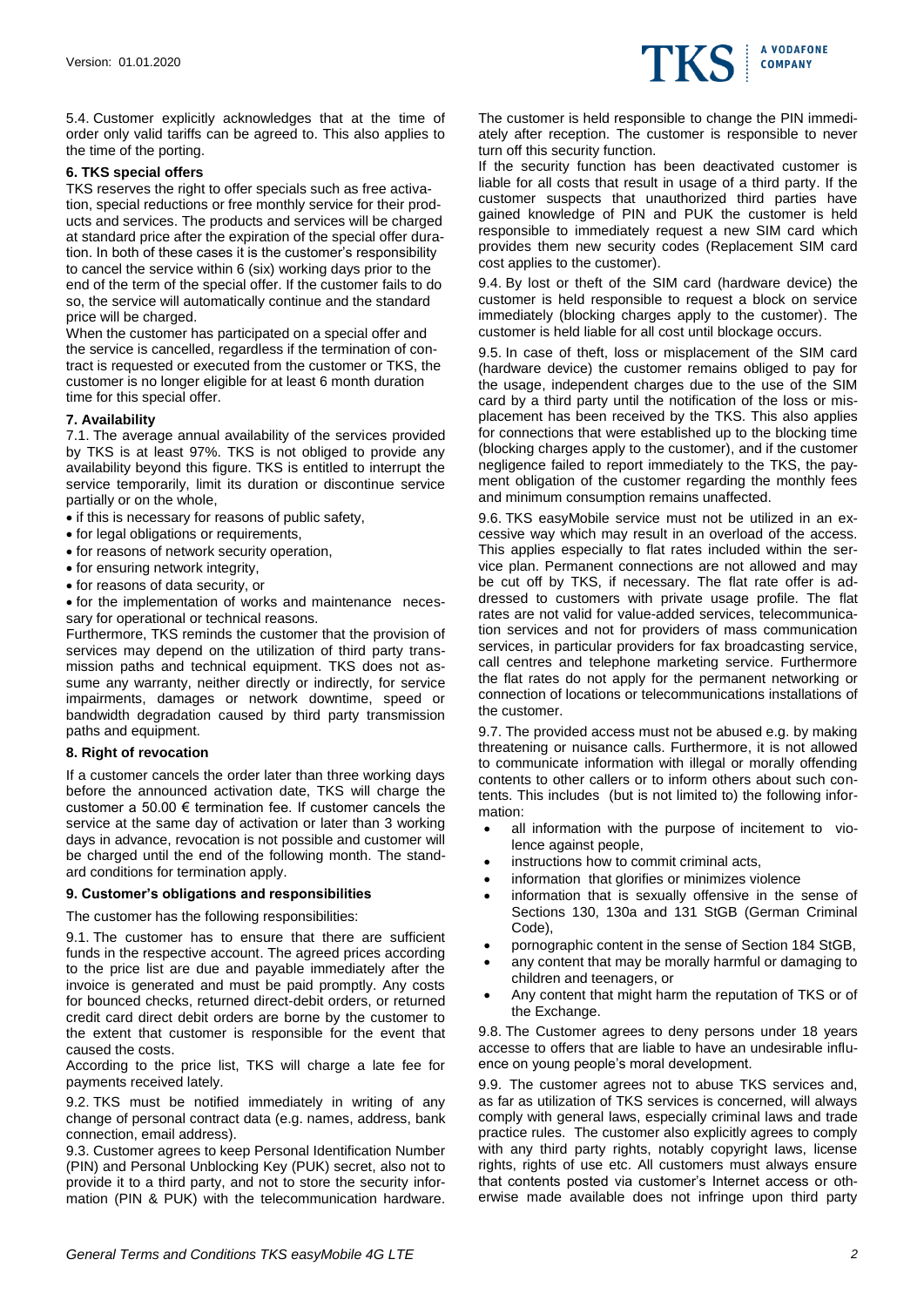rights and is not subject to penalties or sanctions by law, is not morally offensive or in any other way illegal. The customer is and/or can be held responsible for any and all contents he/she transmits via the Internet access or otherwise transmitted contents (e.g. email, newsgroups, chat services etc.).

9.10. The customer agrees not to use the services agreed upon with TKS for business purposes or to make these services available to third parties in the customer's own name and at customer's expense.

9.11. The customer commits himself/herself to pay for all charges that have accrued by authorized or unauthorized utilization of the service by third parties, unless the utilization is verifiably outside of the customer's responsibility.

9.12. The customer also commits himself/herself to refrain from the following:

9.12.1. Dispatch and distribution of unwanted advertising emails, junk emails, other unwanted messages, so-called mail bombs etc. to individual persons, distribution lists or several news groups (Spamming).

9.12.2. Distribution of viruses, worms, Trojan horses etc.

9.12.3. Faking of sender information or other header information.

9.12.4. Collecting information on persons and their email addresses without owners' consent.

9.12.5. Access to a sampling of an operating system and/or network (Scanning) and unauthorized monitoring of data traffic flows without owner's consent.

9.12.6. Utilization of external mail servers (relay) for the dispatch of messages without owner's consent.

9.12.7. Making equipment provided by TKS available to unauthorized third parties outside customer's own premises or other contractually agreed premises.

9.12.8. Customer is not permitted to make the leased telecommunications terminal equipment available to, or sublease it to, third parties for their exclusive use without the prior consent of TKS.

9.12.9. To enable juvenile access to youth-endangering offers.

## **10. Liability of TKS**

10.1. The liability of TKS as a provider of telecommunications services for the public for financial losses to an end user that are not caused intentionally is limited to a maximum of  $\epsilon$ 12,500 per end user and damage event. If a damage-causing event afflicts damage to several end users and this event does not occur due to intent, the liability for damages shall be limited to a maximum of  $\epsilon$  10 million, notwithstanding the limitation in sentence 1. If the compensation that is paid to several injured parties for the same event exceeds the maximum limit, the compensation shall be reduced in the proportion in which the sum of all compensation claims exceeds the maximum limit. The limitation of liability in accordance with the sentences 1 to 3 of this clause shall not apply to claims for a compensation for damage caused by a default in payment of damages.

10.2. TKS shall be subject to unlimited liability for damages based on fault that have caused injury to life, body or health. For property damage and for financial loss outside the scope of application of Section 7.1 above, TKS shall be liable without limitation in the event of intent and gross negligence. Otherwise, TKS shall only be liable in the event of culpable breach of essential contractual obligations, whereby the liability shall be limited to the compensation of the foreseeable damage that is typical for the contract. An "essential obligation" is one whose fulfilment renders the proper execution of the contract possible, whose breach endangers the achievement of the purpose of the contract, and on which the customer may regularly rely that it will be observed.

**A VODAFONE** 

IKS COMPANY

10.3. Any liability under the Product Liability Act remains unaffected as well as any liability for fraudulently concealed defects or liability within the scope of an assumed warranty.

#### **11. Assistance in Case of Disturbances**

A TKS hotline (in Germany 0631-3522-499) is available for customers every day to report disturbances.

#### **12. Payment conditions by TKS**

12.1. TKS provides a monthly invoice that is itemized. Unless otherwise agreed by TKS, the invoice is delivered via email to the customers specified email address. Only when explicitly requested the customer can receive a paper invoice delivered for a small additional surcharge..

Online billing is also possible. When online billing is selected, the customer is required to monitor his/her account at least once a month. When TKS generates an invoice at the online portal, the bill is considered delivered.

12.2. The monthly charges start with the activation of the SIM card and are prorated based on the remaining monthly time frame. Thereafter, monthly charges must be paid one month ahead of time. The service budgets (e.g. minute budget, SMS budget, data budget, and etc.) are also prorated.

12.3. If the price is to be calculated for parts of a calendar month, the exact number of days for which the service is used will be calculated.The usage-related and usageindependent fees the TKS usually provides on a monthly basis. In addition, the TKS reserves the right to charge via invoice for additional services that have been used according to the contractual agreement (e.g. roaming usage).

12.4. All payments are due to pay upon receipt of the invoice by the customer.

12.5. The customer is automatically and without prior notice in default for paying the invoice, if it is not paid within 30 days after the due date.

12.6. TKS is entitled to monitor the accruing connection charges (voice, and data connections are included in monitoring. Third party services and roaming are not included in the monitoring) on a permanent basis. If a certain threshold value has been reached, customer may either be notified or service may be disconnected. This is a protective measure for both customer and TKS. Detailed information on theTKS easyMobile service is specified in the service specification description.

12.7. Upon conclusion of contract, TKS may ask for a security payment. This security payment will be balanced against the customer's final bill after termination of the contract.

12.8. The agreed prices according to the price list are due immediately after the invoice was generated and have to be paid promptly. In general customers receive the TKS easyMobile invoice via email, upon explicit request a printed bill may be created for a small fee according to the price list to customers instead. TKS easyMobile customers must authorize a direct credit card debit or bank debit authorization for payments. The automatic withdrawal takes place earliest 3 days after the issued invoice (refer to the actual invoice for the exact date.). Costs for returned direct-debit orders or credit card debiting have to be paid by the customer to the extent that customer can be made responsible for the event that caused the costs. In the case that there are not enough funds to cover the invoice at the time of the request, TKS will attempt to deduct the invoiced amount numerous times. Any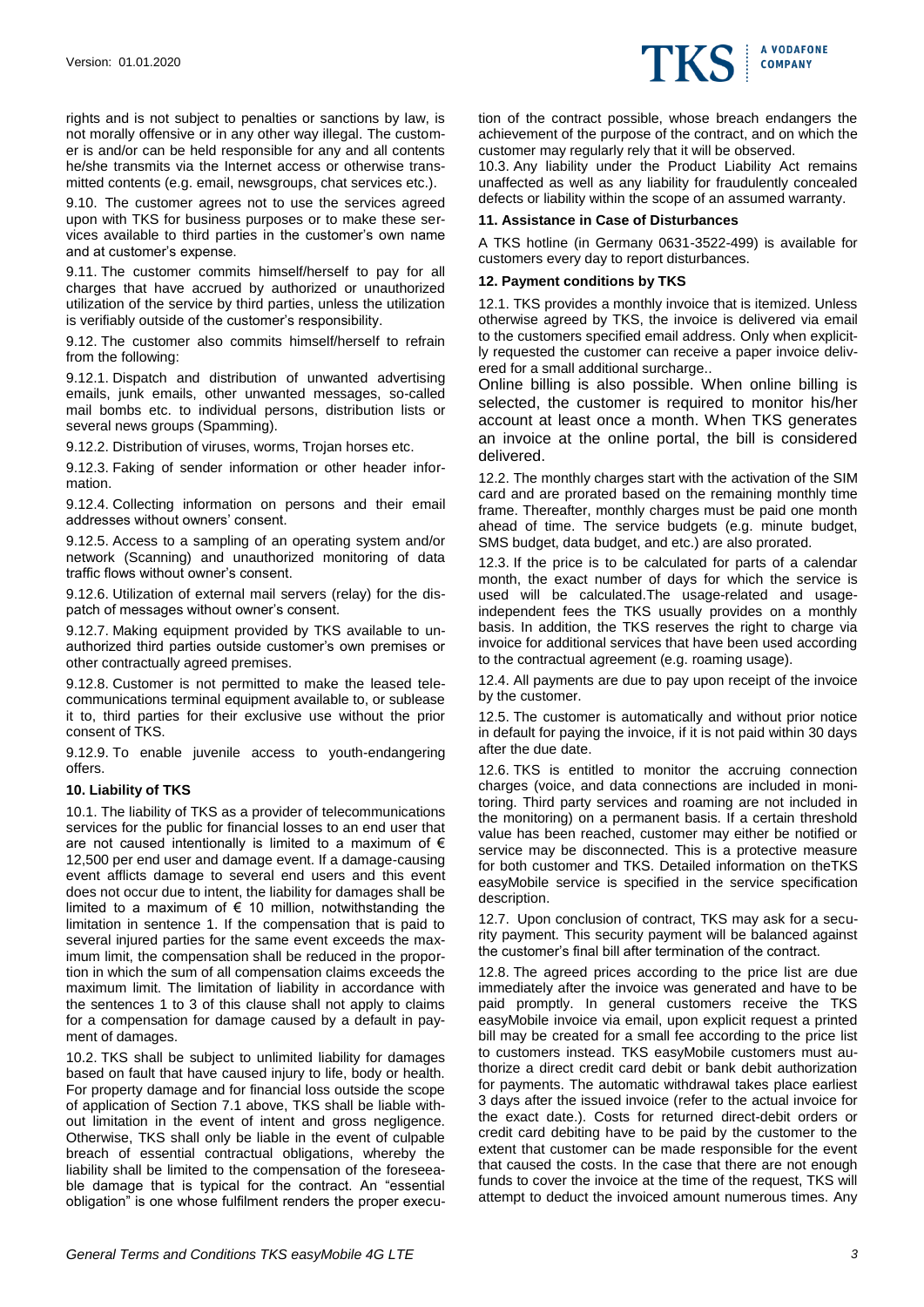

time a request for automatic withdrawal is unsuccessful, TKS reserves the right to charge an additional surcharge per occurrence. After numerous attempts still being unsuccessful the automatic withdrawal will be discontinued. At this time the service will be blocked.

12.9. In case of late payment the customer will be charged a reminder fee according to the price list.

12.10. Late Payment - TKS will charge according to the price list a late fee for payments received lately. If the customer fails to pay on time, TKS is entitled to block the customer's mobile communications line so that only emergency calls will be possible. The blocking costs are payable by the customer. The current TKS price list will apply.

If a customer is in default, the following TKS reminder process will be initiated:

Level 1: The customer receives a reminder via email as well as a text message informing about the outstanding payments.

Level 2: Another email and text message reminder is sent to the customer, informing the customer that service will be terminated if due payments are not made. After this reminder has been sent the customer's mobile communication line is fully or partly blocked (blocking charges apply).

Level 3: Contract agreement will be terminated without further notice.

Level 4: Data are handed over to a collection agency.

The time frame of the various dunning steps is determined by TKS.

## **13. Complaints**

Complaints regarding the charged amount or other utilization prices have to be made in writing immediately after receipt of bill. Complaints to TKS must be received by TKS within six weeks after invoice date. If complaints are not made in time, the bill is deemed accepted by the customer; on its invoice TKS will point out the consequences if customer fails to raise objections in time. The customer's legal claims over complaints remain unaffected after the deadline.

Objections against cost charged by third party, need to be reconciled directly with them.

## **14. International Usage**

14.1. Roaming fees may apply to incoming and outgoing calls, internet use, text messages, MMS, and email push when located outside Germany.Before making or using international connections, internet, text messages, MMS, video phoning, and Blackberry refer to the separate cost information sheets that can be obtained from TKS (www.tkscable.com).

14.2. The service provider states explicitly that with the use of roaming connections, connections to premium services, as well as the usage over the voice or data network from valueadded services the transmission data that is needed for billing by the network provider can be delayed. The late transmission of data can cause that the billing data is not present in a timely manner to produce the invoice in the month in which the usage occurred, therefore the billing data must be added to one of the following monthly invoices. This also applies to customers who have chosen a tariff with a minimum usage or a budget for included minutes and text messages.

14.3. Included roaming connections do not apply to international waters (e.g. ferry, boat trips, etc.) or service numbers.The EU Roaming is only valid in TKS easyMobile / Vodafone (partner) networks. For all countries outside of the EU refer to TKS easyMobile Roaming options rate sheet.

## **15. Voice mail & Call Forwarding**

Before the utilization of call forwarding it must be ensured that the owner of the access to which calls are being forwarded agrees. Voice mail and call forwarding is not generally free-of-charge in Germany or in the networks of international roaming partners. Rates vary depending on the chosen TKS easyMobile plan and the country; refer to the rates for International roaming, a TKS representative can provide additional information.

## **16. Text Messaging**

The fee for text services is created by the transmission of the text message in the receiver's network. The delivery of the text message to the desired recipient depends on their accessibility. Text messages that are undeliverable will be deleted for technical reasons within 48 hours.

## **17. Service Blocks**

17.1. The TKS is entitled to block the service completely or partly if the TKS has significant knowledge that the phone number use has caused repeated or serious violations of legal prohibitions in the meaning of § 45o TKG.

17.2. Despite a block on service the customer remains obligated to pay for the usage-independent charges, in particular the monthly basis and option prices (basic charges, flat-rate price, etc.).

#### **18. Changes of the general terms and conditions, service specification and price list**

18.1. The general terms and conditions can be changed, as long as the substantial stipulations are not affected, the adjustment is necessary for the development for the contractual relationship, was not predictable when the contract had been agreed, and without the change the balance of the contractual relationship will be significantly changed. Substantial stipulations are in particular not affected by any change of underlying wholesale products that have no effect on the performance of the services or prices of TKS, or any changes that simplify complexity of the contractual agreement, including but not limited to the termination rules. Furthermore, TKS can make adjustments or additions to these General Terms and Conditions at any time if TKS deems these changes necessary to fill regulatory gaps that have developed or occurred after the contractual agreement was concluded. TKS can also use its judgement and make any modifications in view of any new binding court ruling having an impact on one or more clauses of these General Terms and Conditions that TKS deems necessary for compliance purposes.

18.2. The service specification can be changed if necessary for a valid reason and the customer thereby does not have an objective disadvantage, compared to the contractual agreement. This includes any service specification (e.g. retention or improvement of functionalities) that does not clearly differ. A valid reason for a modification exists when technical innovations for the owed specifications become available for TKS on the market or when a third party, from whom the TKS obtains necessary intermediate input to render their service, changes their range of service.

18.3. The agreed upon prices can be increased to reflect TKS's increased costs. This may be e.g. in case when a third party that TKS elects as a contractor for owed and necessary services under this contract, raises the price or fees. Furthermore, TKS is entitled to price increases to the extent caused by an increase of the value added tax or by mandatory fees and taxes imposed by the German Federal Network Agency or otherwise due to a modification or revision of applicable regulations.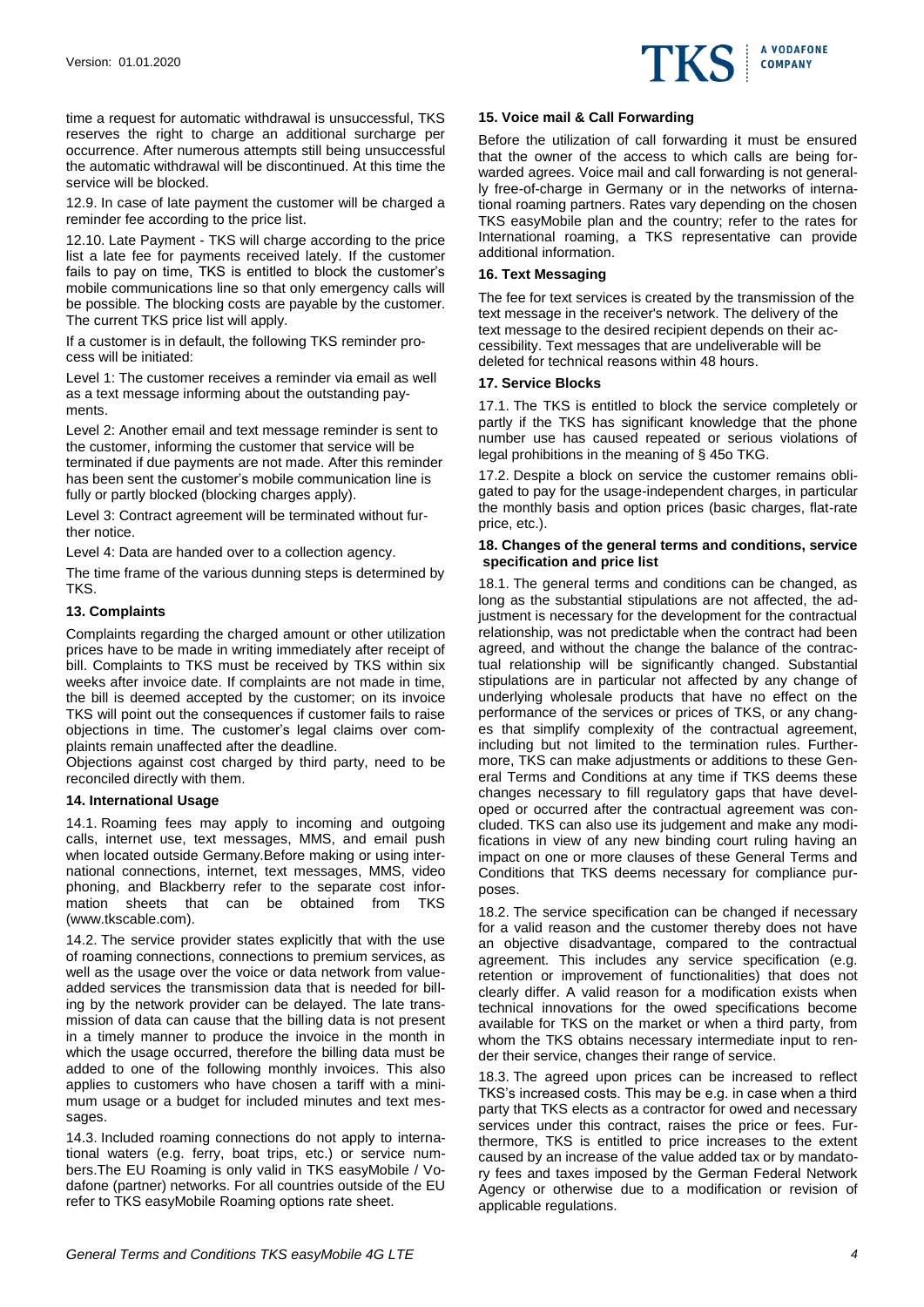

18.4. In the case of paragraph 18.1 to 18.3 above, TKS will communicate the intended changes of the general terms and conditions and/or the service specifications as well as price increases caused by an increase of the value added tax to the customer fully in advance and in written form before they are going into effect. Once that such communication will be received, each affected customer has the extraordinary right of termination. If the customer does not terminate the contract in writing within six weeks after such receipt, the modification will automatically go into effect and become part of the existing contract. The customer will be made aware in the notification of change of the consequences of such extraordinary termination.

#### **19. Transfer of rights & obligations under this contract**

19.1. A transfer resulting from this contractual relationship through the rights and obligations from the TKS to the following company is permissible without the consent of the customer (address of the company, unless indicated otherwise: Altes Forsthaus 2, 67661 Kaiserslautern): Vodafone GmbH, Ferdinand-Braun-Platz 1, 40549 Dusseldorf

19.2. A transfer resulting from this contractual relationship through the rights and obligations from the TKS is furthermore not permitted on an unspecified third party without the customer's consent. In this case, the TKS will notify the customer of the planned transfer by email or another writing form at least four weeks in advance. The customer has the right of an extraordinary termination within a period of four weeks from receipt of the notification of contract. The TKS will inform the customer about the right of an extraordinary termination in the statement as well as the beginning of the time frame.

19.3. If this agreement accordance to paragraph 16.1 or 16.2 is transferred to another company, the consent for data usage also applies to the new company in which this contract was transferred to.

## **20. Termination**

20.1. TKS informs the customer that the disconnection of the SIM card is usually done within the course of the confirmed cancellation date. The customer is obligated to pay all charges up to the deactivation of the SIM card.

20.2. TKS easyMobile communication service agreements have a 0 month minimum term of agreement and starts with the activation of the SIM card. The termination request must be submitted in writing from the contract holder one month prior to the termination with the termination becoming effective at the end of the following month. If no written cancellation is submitted the contract will continue on a monthly basis with the same cancellation conditions.

When the TKS easyMobile contract is terminated the TKS easyMobile hardware installment plan of that mobile contract will automatically be terminated and the complete installment plan is due on the day of cancellation. TKS is allowed to deduct the outstanding installments via credit card or bank debiting. All hardware purchased with a hardware installment contract remains the property of TKS until all installments are paid. TKS reserves the right to reclaim the hardware as long as there are outstanding installment payments to be made.

TKS may terminate the contract on any day with the termination becoming effective at the end of the month.

TKS will not grant a reconnection in the event that TKS terminates the contract because the customer is in arrears with payments. A new contract can only be established under the prerequisite that the customer has paid all outstanding amounts. TKS is furthermore entitled to request payment of a security down payment. The amount of this down payment depends on the amount with which the customer was in

arrears with payments and which led to the termination of the contract. The new contract will be issued with a new phone number and SIM card. An activation fee applies for the new contract.

20.3. Additional services (options) - The termination request for additional services must be submitted in writing from the contract holder one month prior to the cancellation date with the termination becoming effective at the end of the following month. If no written cancellation is submitted the additional service will continue on a monthly basis with the same cancellation conditions.

20.4. Data Update options can only be terminated with the termination of the complete contract or with any up- or downgrade to a new tariff that already includes this feature.

20.5. The SpeedUp option starts at the requested date and ends with the termination of mobile contract. The SpeedUp option can not be canceled without cancelling the entire mobile contract.

20.6. The GigaPass option starts at the requested date and ends with the termination of the mobile contract. The GigaPass options can not be canceled without cancelling the entire mobile contract.

20.7. With terminating the contract for standard services, the contract for additional services (options) will also be terminated automatically.

20.8. TKS reserves the right to charge customers a processing fee at contract termination.

20.9. Irrespective whether the termination of contract being requested or executed by the customer or by TKS, TKS is always entitled to deduct from the available credit card or bank information all outstanding invoice amounts, processing fees, via credit card or bank debiting.

## **21. Extraordinary Termination & Compensation**

21.1. The parties are entitled for cancellation without notice of the contract for an important reason according to legal regulations.

An important reason exists in particular if

a) the customer violates the under Item VIII: 9, 10 and 11 set out obligations

b) there exists no valid email address of the customer

21.2. If the TKS cancels the contract without notice for a good cause, which is the responsibility of the customer, the TKS reserves the right for compensation according to the relevant legal provisions.

## **22. Detailed Final invoice**

The customer will receive a detailed itemized final invoice with the next billing cycle. Depending on the date of the termination request and the date when the last phone calls have been made, TKS may need up to two additional billing cycles to show all outstanding charges. TKS can only process a request for a detailed final invoice when the customer provides TKS with a forwarding address for the invoice as well as a request for automatic withdrawal from their bank account or credit card for the invoice amount.

#### **23. Other conditions**

23.1. The customer may only assign rights and obligations of this contract to a third party after written approval by TKS.

23.2. The provisions of the Product Liability Law if applicable remain unaffected. The contracting parties' contractual relations are exclusively governed by German law without reference to its conflicts-of law provisions.

23.3. As set forth in Clause 18 above, TKS is entitled to make changes in the price list, service specification, or to the